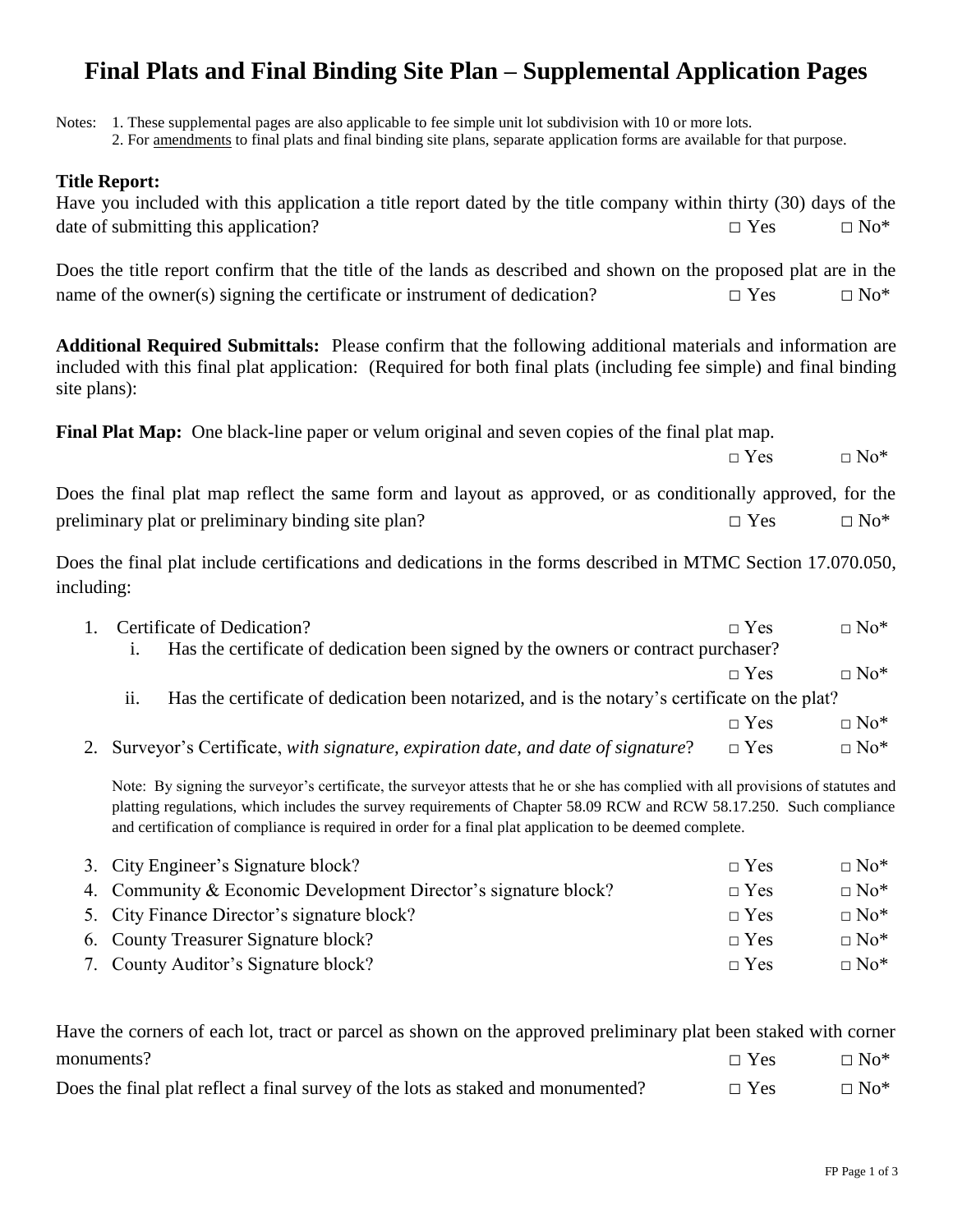Are the lots as shown on the final plat in substantially the same location as the lots shown on the approved preliminary plat?  $\Box$  Yes  $\Box$  No\*

Are the lot dimensions as shown on the final plat within 2% of the lot dimensions approved on the preliminary plat?  $\square$  Yes  $\square$  No\*

**Installation of Required Public Facilities:** All public facilities required under the preliminary plat approval must be installed prior to approval of the final plat unless a Subdivision Improvement Agreement allowing deferral of installation of the improvements has been approved by the City.

Have all public facilities required by the preliminary plat approval been installed?  $\Box$  Yes  $\Box$  No

If no, has a Subdivision Improvement Agreement been applied for and approved pursuant to the provisions of MTMC Section 17.06.050?

 $\Box$  N/A (Required improvements have been installed)  $\Box$  Yes  $\Box$  No\*

If public facilities have not been installed and a Subdivision Improvement Agreement has not already been applied for and approved, is an application for a Subdivision Improvement Agreement as described and defined in MTMC Section 17.06.050(G) included with this final plat application, and, if so, do you agree to waive your rights to have a decision rendered on this final plat application within the 30 day time frame established under Section 17.07.070 in order for the City to process the Subdivision Improvement Agreement concurrent with this final plat application?

 $\Box$  N/A (Required improvements have been installed)  $\Box$  Yes  $\Box$  No\*

If you answered "yes" to the above question, please sign and date here to confirm your waiver agreement:

Applicant's Signature: The Contraction of the Contraction of the Contraction of the Contraction of the Contraction of the Contraction of the Contraction of the Contraction of the Contraction of the Contraction of the Contr

Does the application for a Subdivision Improvement Agreement include cost information as specified in MTMC Section 17.07.040(E)?  $\square$  N/A (Required improvements have been installed)  $\square$  Yes  $\square$  No\*

**Additional Submittal Requirements for Binding Site Plans or Fee Simple Unit Lot Subdivisions:** In addition to the above information, additional information is required for both binding site plans and fee simple unit lot subdivisions. This application is associated with:

 $\Box$  Binding Site Plan  $\Box$  Fee Simple Unit Lot Subdivision  $\Box$  Neither

If you checked either the Binding Site Plan or Fee Simple Unit Lot Subdivision box, please proceed and confirm that the following materials and/or information are included with this application:

- **1. Final Plans and documents:** Original final site plan, elevations drawing, landscape plan and other plans and documents as required under the preliminary plat or preliminary binding site plan process that reflect and incorporate all conditions of approval specified in the preliminary plat or preliminary binding site plan decision.  $\square$  Yes  $\square$  No\*
- **2. Formatted for Recording:** Each document is prepared and formatted for recording with the Snohomish County Auditor including, but not limited to, size and border requirements.

 $\Box$  Yes  $\Box$  No<sup>\*</sup>